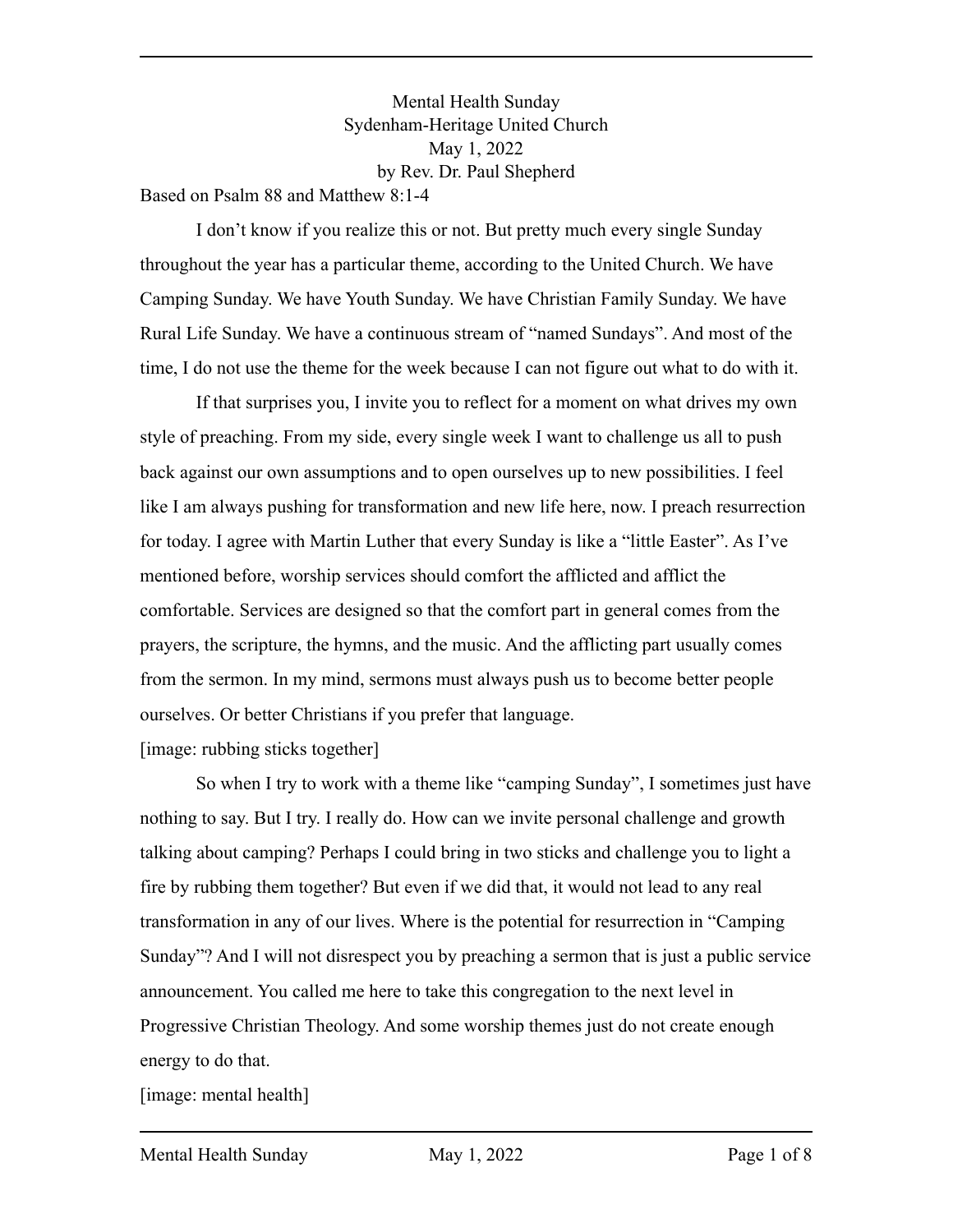But this week, I decided to work with the designated theme. And that theme is "Mental Health Sunday". Of course, "mental health" is not really a theme. It is a vast universe that includes our own mental health. That universe also includes our perception of others. Our stigmas. Our biases. Our level of comfort (or discomfort) being with people who do not process reality the way we like to assume that people do. Mental Health impacts us all.

One small window into the vast universe of mental health comes from Psalm 88. Most psalms are comforting. But Psalm 88 is one long cry of pain, isolation and desperation. Like almost all psalms, we do not know the context it was written out of. We know the name of the person who wrote it: Heman the Ezrahite. But that does not tell us very much. Why was he so desperate? We do not know. Some scholars suggest that Heman lived with leprosy and was therefore cut off and isolated from his community. Other scholars argue that Heman's isolation was punishment from God for his sins. And yet other scholars hypothesize that Heman was living with a mental health issue. Which is why I selected the text for today.

[image: no appropriate image]

To me, Heman's words definitely remind me of many of the people I have met who struggle with mental health. The isolation from others because nobody understands you. The desperation because you just do not know if things will ever get better. The pain because … well, because there is pain.

[image: seriously, no appropriate image]

My own reading of the Bible is that the Bible does not address mental health in any way that is helpful today. And we should not really expect it to. Some biblical texts declare that a person who suffers from mental health is possessed by single or multiple demons. Some texts declare that people who suffer from mental health are intentionally being punished by God for something. And I refuse to worship any God who would do that. Is there any hope at all in the Bible for people who suffer from mental health? Yes. We can find hope - and a positive role for churches - in our gospel reading. And we will come to that shortly.

[image: do you think it's easy finding appropriate images every week?]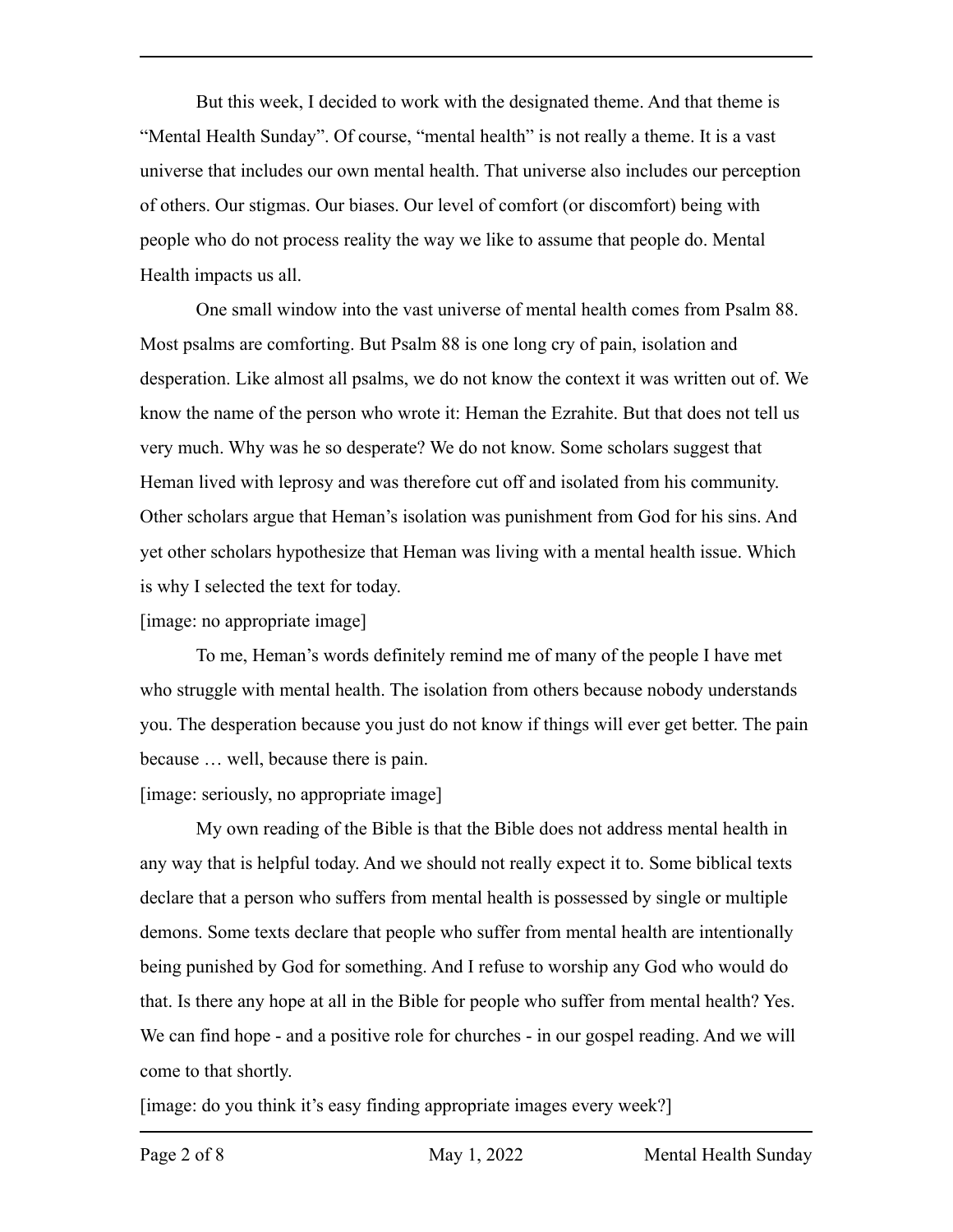There was an interesting article in CBC this week. It was titled, "Some Canadians fear mental health groups are reinforcing stigma by erasing 'schizophrenia' from their names". It turns out that some mental health organizations in Canada are removing the word schizophrenia from their names.

[image: and you need like 10 images for every sermon]

Take for example the Toronto-based "Schizophrenia Society of Ontario". In 2020 they changed their name to the "Institute for Advancements in Mental Health". According to their CEO Mary Llberti, the change was in part because their clients wanted the change. Even people who had received a great deal of support from the society were uncomfortable because of increasing stigma. Some clients said things like,

[image: Please do not quote]

<span id="page-2-2"></span>"Please do not mail us anything that has a return address [with the words] Schizophrenia Society on it because we feel very uncomfortable with that"<sup>[1](#page-2-0)</sup>

<span id="page-2-3"></span>Schizophrenia affects about 1% of Canadians. 320,000 people. And "despite how common the illness is, some organizations say they find it difficult to raise funds and support for schizophrenia research due to the stigma surrounding the illness."[2](#page-2-1) [image: See how well that last image worked?]

To be fair, these organizations are also changing their names because they now deal with a wide variety of mental health issues, not just schizophrenia. But people who live with schizophrenia say that removing the word "schizophrenia" from the names of these organizations will only further stigmatize the very people who need their help. [image: no appropriate image … again]

I do not blame the agencies for this change. I blame all of us. Because some illnesses are spoken of freely and some illnesses are always unnamed or spoken in hushed tones. Even in the church. Even in this church.

I would love to hear your own observations at coffee time. But my own observations are pretty clear. Many people I speak with talk quite freely about physical

<span id="page-2-1"></span><span id="page-2-0"></span><sup>&</sup>lt;sup>[1](#page-2-2)</sup> https://www.cbc.ca/radio/thecurrent/the-current-for-april-19-2022-1.6423105/some-canadians-fearmental-health-groups-are-reinforcing-stigma-by-erasing-schizophrenia-from-their-names-1.6425825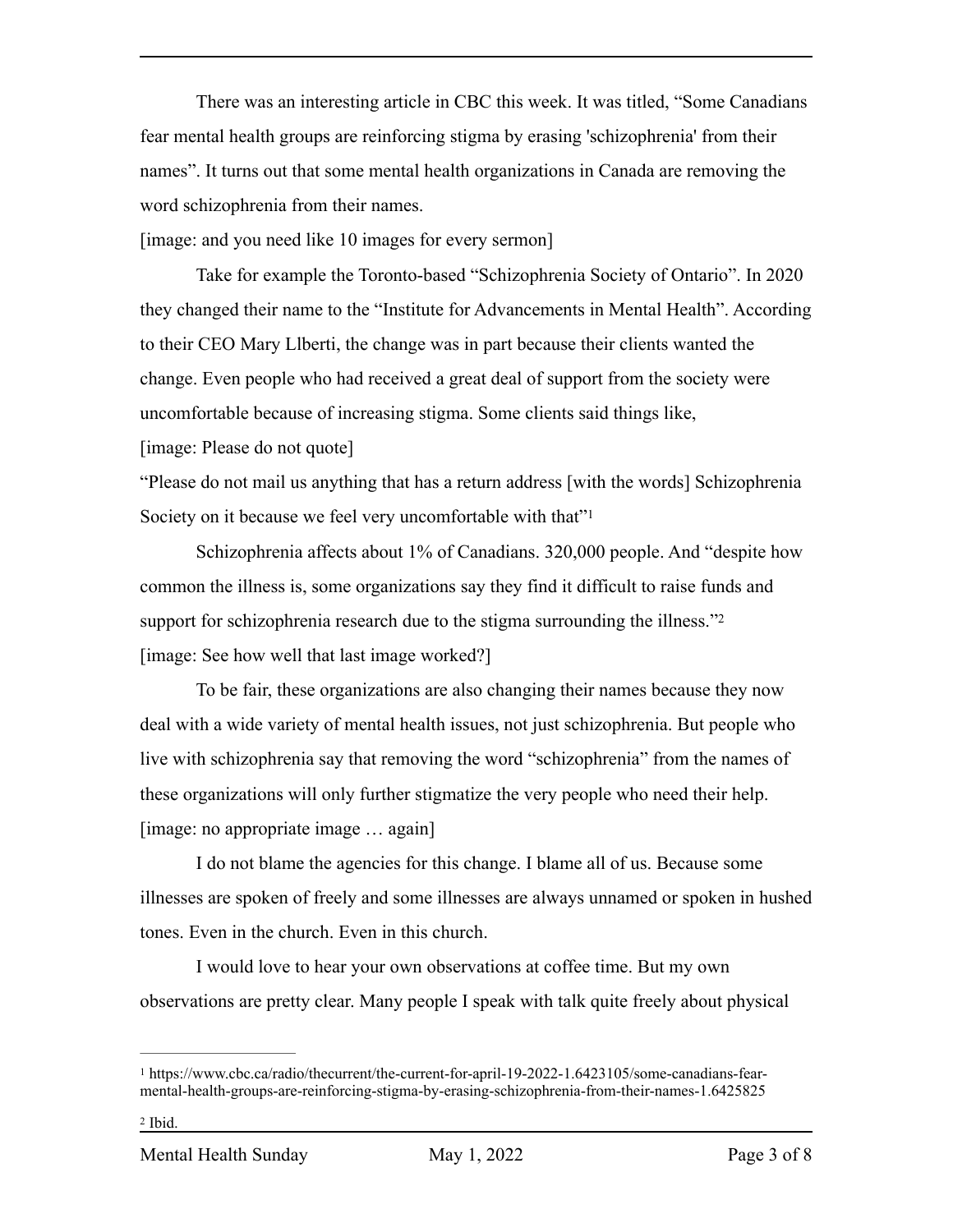illnesses, like cancer or diabetes. But most people shy away from speaking about mental illnesses. The unspoken assumption is that with a physical condition like cancer, the illness is not the person's fault. The person is just unlucky. But with mental illnesses, there is often an underlying assumption that the illness is the person's fault. At some level anyway. That is the attitude that the Bible projects and supports itself. But mental illnesses are rarely the fault of the person - if it even makes sense to talk about fault. [image: It can be hard to find appropriate images]

As a society, we have often blamed people who suffer with mental health for their own conditions. And we have until recently not taken mental health very seriously. The first official attempt to get a handle on mental health in the US was in 1840. As part of the census, there was a single question that essentially asked, "are you insane?". By 1880 this had expanded into questions about 7 specific identifiable mental health conditions. By the year 2000 there were 365 diagnostic categories in use - not in a census, but for research purposes. It has taken many years for mental health issues to even get close to the granularity we expect and demand when we discuss physical health issues.

And when people I visit do find ways to talk about mental health, even there, some mental illnesses are seen as "socially acceptable" and some are not. People I visit with who are willing to speak about mental health issues will very quickly name conditions like anxiety, depression, and dementia. But people really shy away from telling stories about themselves or loved ones who suffer from less socially-acceptable illnesses. Like schizophrenia. Like borderline personality disorder. Like bipolar disorder. Like post-traumatic stress disorder. Like eating disorders.

[image: you have to consider copyright, triggering, equity, context, and good taste]

I am reminded of a person who used to come to worship at one of my former congregations. I will call him Kyle. Kyle enjoyed the whole worship experience. He loved my preaching. We often shared lunch together. Kyle was a in the age group that we claim we want to attract into the church. Kyle had a number of mental health issues, including Aspergers, that made it hard for him to engage socially with members of the congregation. It was actually hard for him to be in a crowd. So on Sunday mornings Kyle would often spend the entire service pacing back and forth at the back of the sanctuary.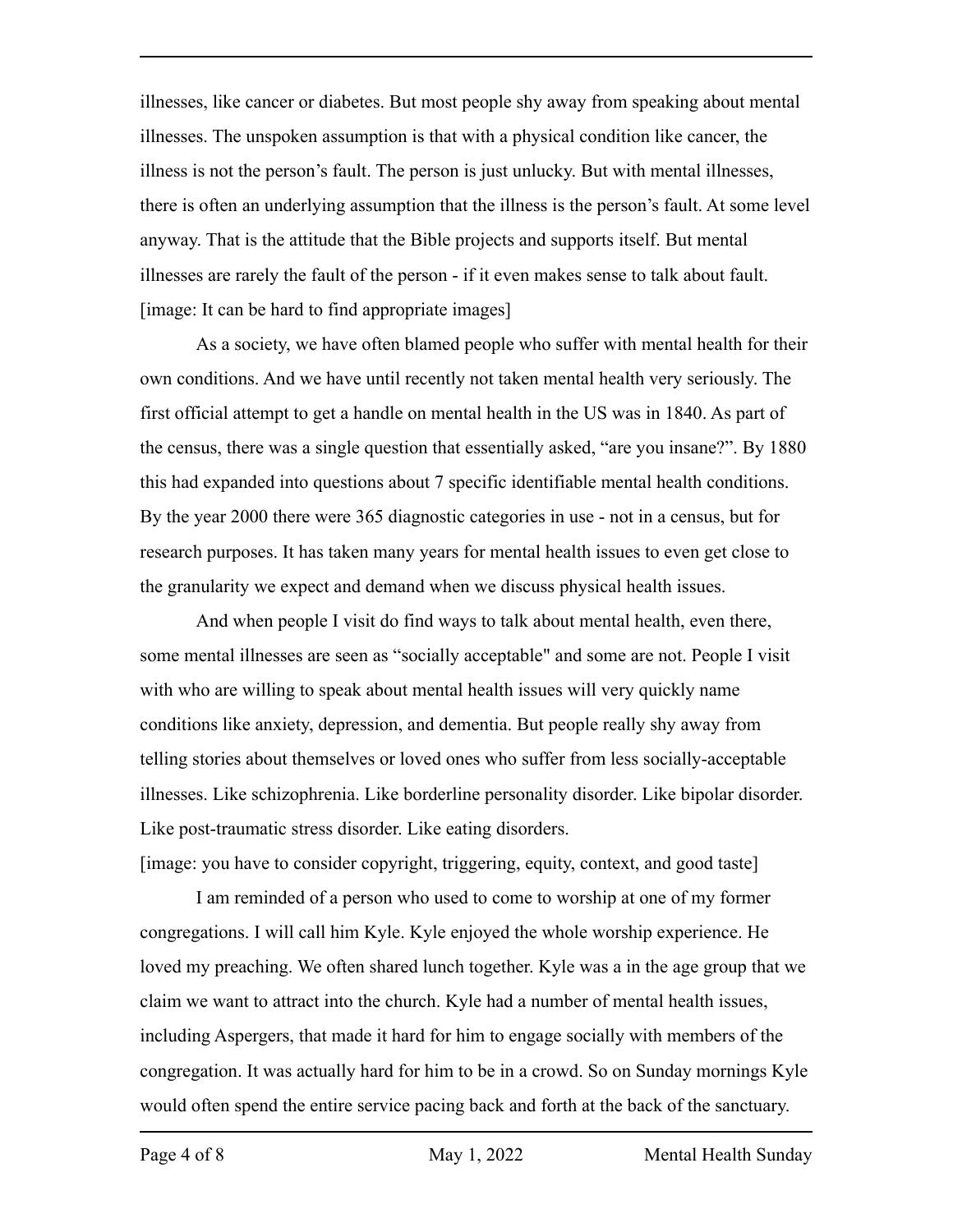But he was paying attention. He was quiet. He was respectful. He just could not sit still. After the service you could ask him about the service and he had completely following everything. And yet I'm sure you will not be surprised when I tell you that some of my flock did not want to put up with Kyle. And they found their own discreet ways to make sure that he did not feel welcome at that church.

[image: some concepts are not visual anyway]

In general, we are more comfortable with physical illnesses - particularly ones that we can visibly see. But we are uncomfortable with people who have invisible mental health issues. We might sympathize with a cancer patient. And then turn around and meet a person with depression and we think to ourselves, "why don't they just pull themselves together." We sympathize with people with physical conditions. And we critique people with mental health conditions. I see that behaviour all the time.

One point of confusion is that we often think that a person either has a mental health issue, or they do not. It's pass/fail. Yes/no. Right? Well, I do not think so. I mean, think about your own physical health. None of us are 100% healthy. And none of us are 0% healthy. We all create our own balance between being physically healthy and being physically unhealthy. It is not all or nothing. And it's the same thing with mental health. None of us are 100% mentally healthy. And none of us are 0% mentally healthy. We all create our own balance between being mentally healthy and being mentally unhealthy. Nevertheless, there is a line beyond which we realize we have a mental health issue that we need to deal with. We all live on a spectrum. However, recognizing that we need some help is a yes/no issue. And the pandemic has pushed many people across that line in their own lives.

[image: images sometimes make concepts too concrete and therefore miss the point]

I suspect that is why it took until last year - 2021 - before the United Church of Canada declared the first Sunday in May as "Mental Health Sunday". Other churches named mental health Sundays earlier. It took the pandemic to force us to realize that we all know someone who struggles with mental health. The driving force was not really the pandemic. It was the isolation and the fear that grew out of the pandemic. I doubt that any of us do not know someone - someone we care about - that suffers from mental health at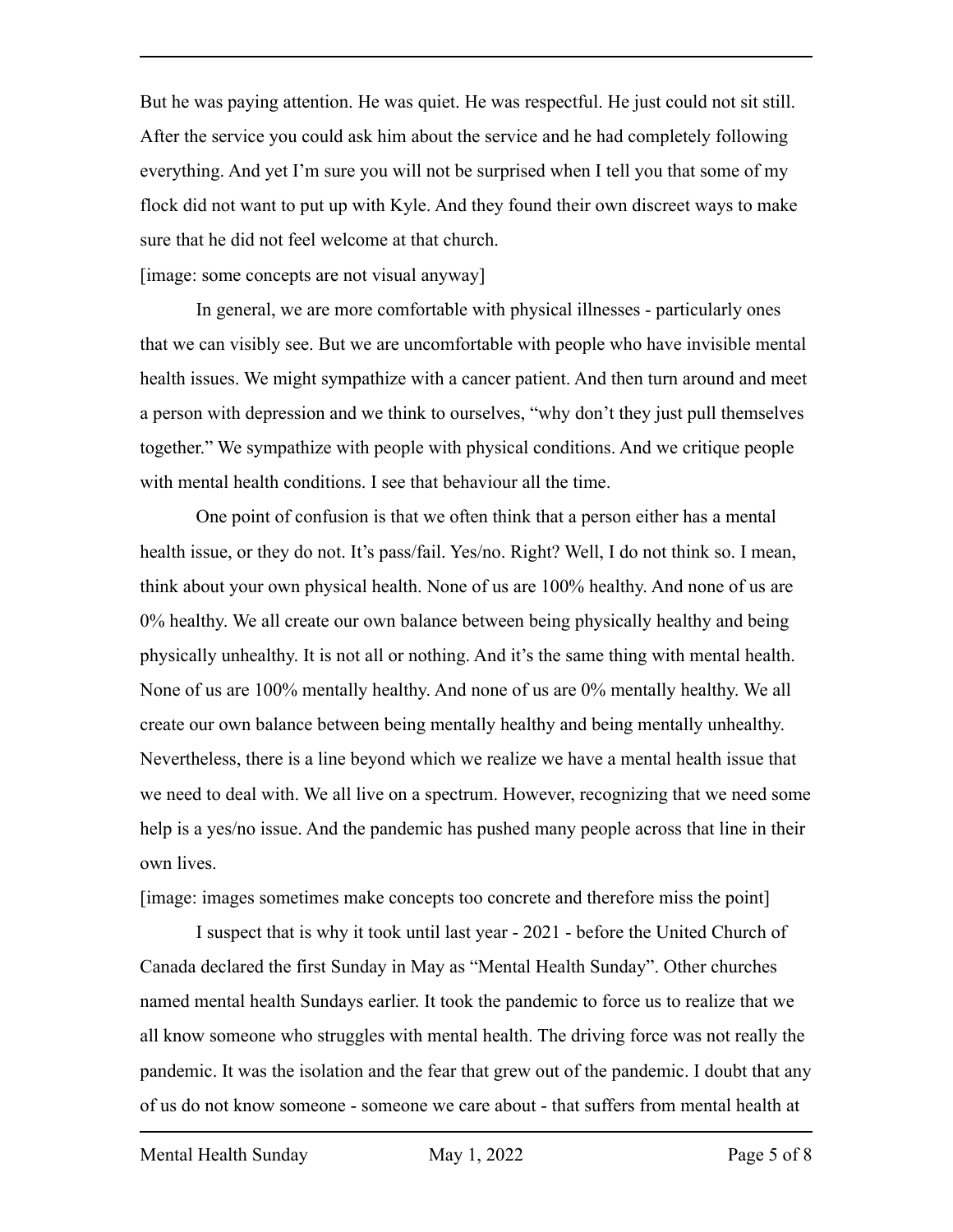least occasionally.

So now - finally - as advertised - let us talk about our gospel reading. On the surface, it has nothing to do with mental health. The story is obviously about Jesus healing a leper. But before you decide that I suffer from short term memory, consider this. In the Bible, the meaning of the word leprosy is actually unclear. 2000 years ago people's understanding of medicine was very different than today. And so scholars today hotly debate what the word "leprosy" referred to. But one thing is for certain. Leprosy was a condition that meant that you were ejected from your own community. Leprosy meant that you were not welcome in your own community. Remember, in those days, in that culture, menstruating women had to isolate from their own communities too. We should not be surprised that lepers were banished.

[image: I had a great image of a person with leprosy, but I thought it might trigger someone]

And what was the cure for leprosy? The cure was to have the priest declare that you were clean again. And of course to made the appropriate offering to the temple. The cure was not medical. The cure was social. The cure was to be told by the priest, "ok, you can come back now". You are acceptable to us again. We welcome you back to the fold. Perhaps with some suspicion. But you are welcome to return. Presumably the physical condition that caused you to be banished had to clear up too. But the essential cure was social.

## [image: shunned]

And that is perhaps the process we need to use in our own churches regarding mental health. Because of our biases and stigmas, people who suffer with mental health have often felt shunned by the church. Sometimes - like with Kyle's story - we basically push people who struggle with mental health out of the church. At other times, perhaps we just don't make enough space for everyone to find their home with us. And of course some people who struggle with mental health actually believe that God is punishing them and so they just do not want to be in any church.

[image: That last image worked, right?]

But I keep hearing that Sydenham-Heritage United Church is - if nothing else -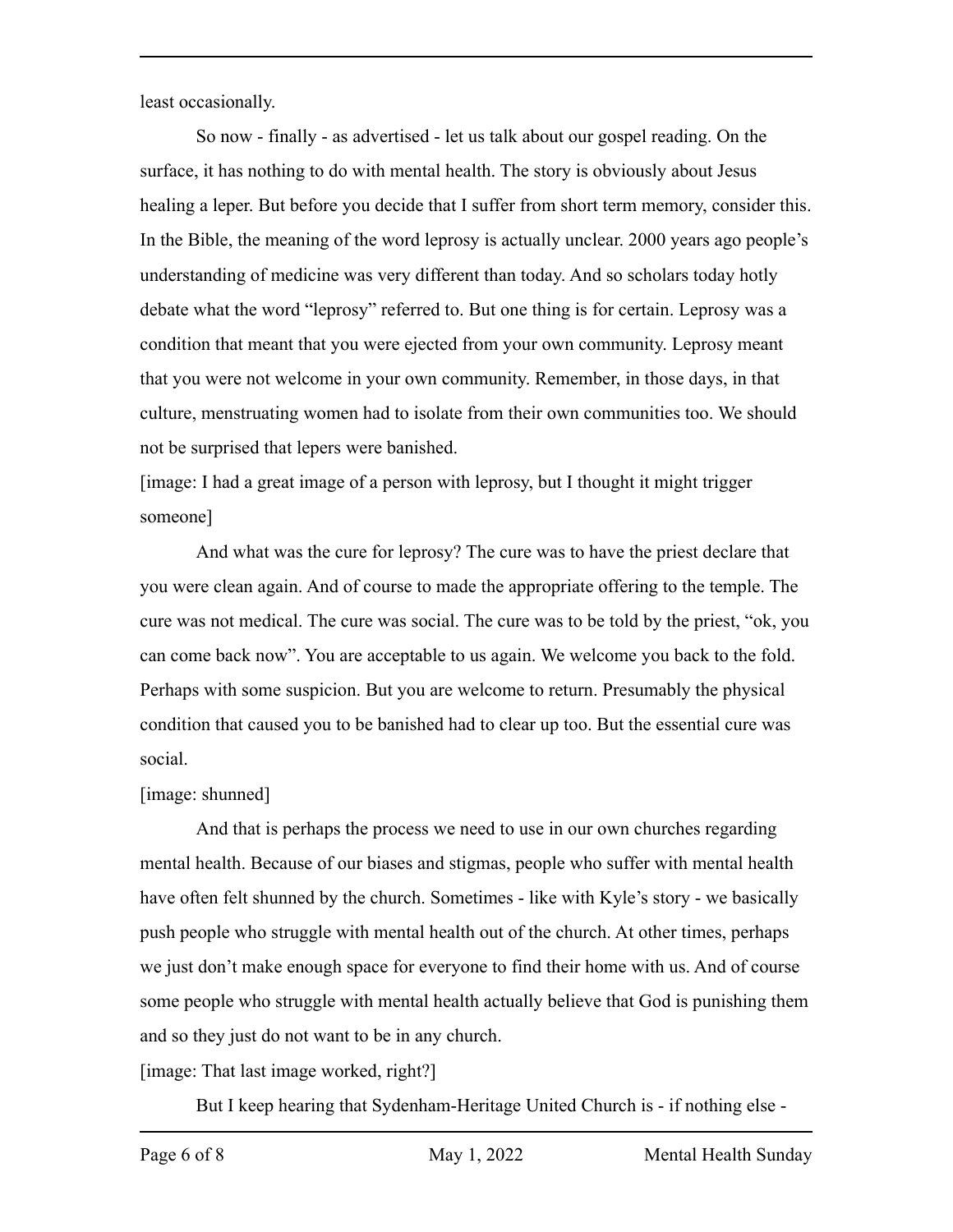inclusive of all people. Surely that means that we welcome people who suffer with mental health.

[image: again, no appropriate image]

Besides, as I said earlier, I'm pretty sure that everyone here is already touched by a mental health issue. Perhaps us personally. Perhaps family and friends that we care about. We are all in this together. It is much better for us to acknowledge reality together. And that includes making space to talk about mental health. And also, making space for people who suffer with mental health who do not want to talk about it all the time.

Society has a long long history of expelling people from their own community. We are very good at othering people. We often other people who make us uncomfortable. Instead of coming to terms with our own hang ups, it seems easier just to get rid of the trouble-maker, right? Consider this. You know me as a minister. You know that I am also a husband, a father, a cyclist. And I have a few secrets you do not know about. But if tomorrow I was to go to a doctor - no fear of that - and if I was told that I had cancer some people would say that I became a cancer patient. But hang on a minute. Are you telling me that getting a diagnosis changes my identity? Does getting a diagnosis of cancer mean that I am no longer a minister, a husband, and all that other stuff? [image: don't say]

Sometimes a person with a condition that makes US uncomfortable in our minds becomes that condition. A person with diabetes becomes a diabetic. A person with depression becomes a depressive. A person who struggles with alcohol becomes an alcoholic. In short, a person with a condition stops being a person - they become the condition. (In our minds at least) And when we think like that, we essentially kick that person out of our community.

But people with a condition are still people. They are still our family, our friends, our neighbours. They are still us.

## [image: mental health]

And so in the coming week, I encourage all of us to consider our own relationship with mental health. Are we brave enough to name the barriers that we ourselves have put in place to separate us from people who suffer from mental health? Just how welcoming